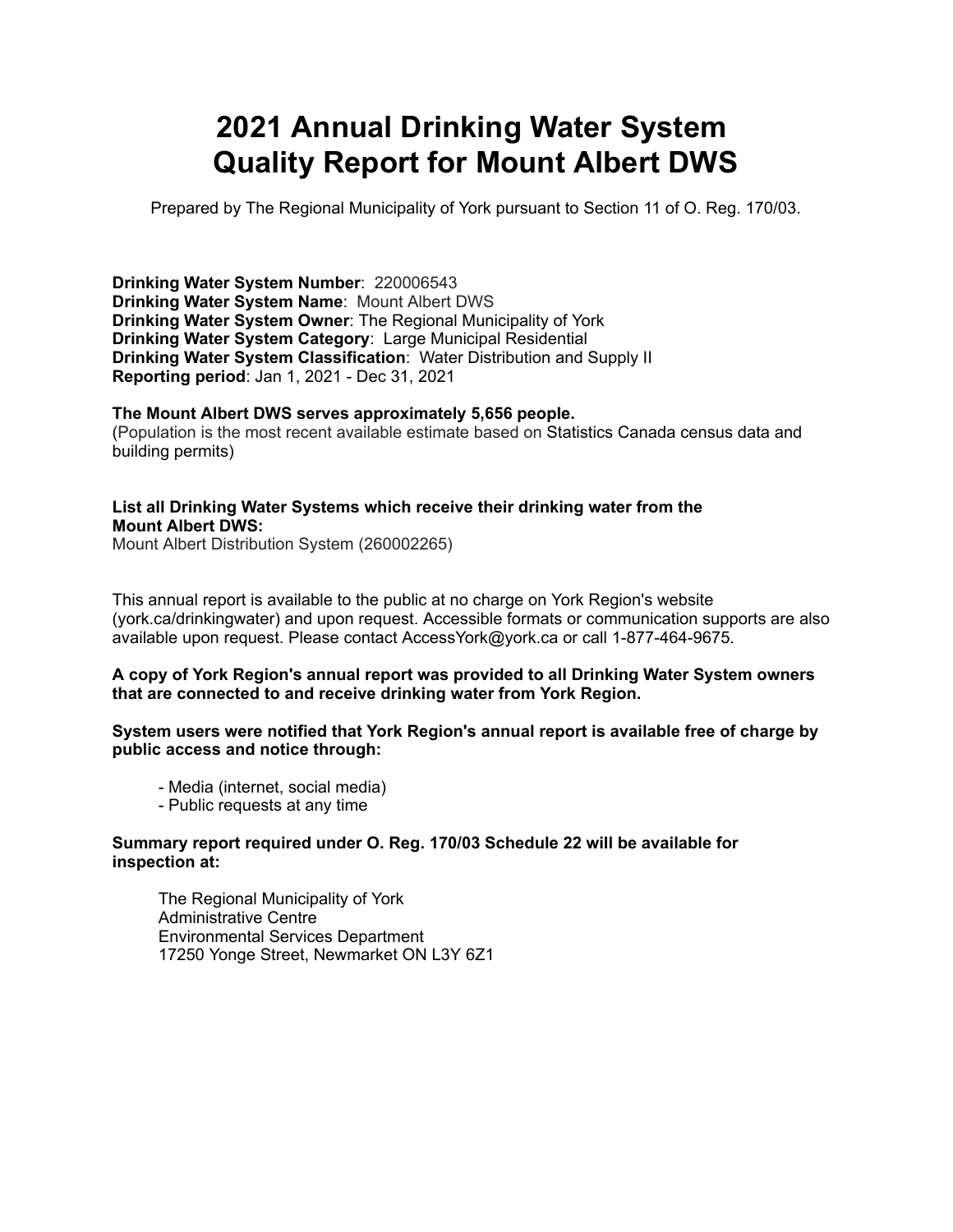### Description of the Mount Albert DWS

#### **Introduction**

The village of Mount Albert is located in the east side of Town of East Gwillimbury around Mount Albert Road, between Highway 48 and York Durham Line. Local groundwater is naturally high in minerals. York Region operates the water supply, while the Town of East Gwillimbury maintains water quality and distributes it to users. The Province governs York Region's operations with Acts and Regulations, a Permit to Take Water, a Municipal Drinking Water License and an operating Permit.

#### **Raw water source**

**Groundwater** 

### **Profile of water in distribution system**

**Groundwater** 

#### **Water treatment description**

Mount Albert DWS includes three wells and two storage facilities. Chlorine provides disinfection and maintains a secondary residual. Sodium silicate is added to sequester naturally occurring iron and manganese. Storage facilities hold treated water and maintain pressure. Tests confirm good groundwater quality. Operators test the water and inspect the process. Online analyzers continuously monitor treatment and water flow. When analyzers detect a significant process or water quality issue, the system automatically pauses operation until an operator takes action.

#### **List of water treatment chemicals used in this system**

Chlorine (Sodium Hypochlorite and Chlorine Gas); Sodium Silicate

#### **Brief description and breakdown of monetary expenses incurred**

\$93,823 for well rehabilitation and maintenance, general maintenance and repairs.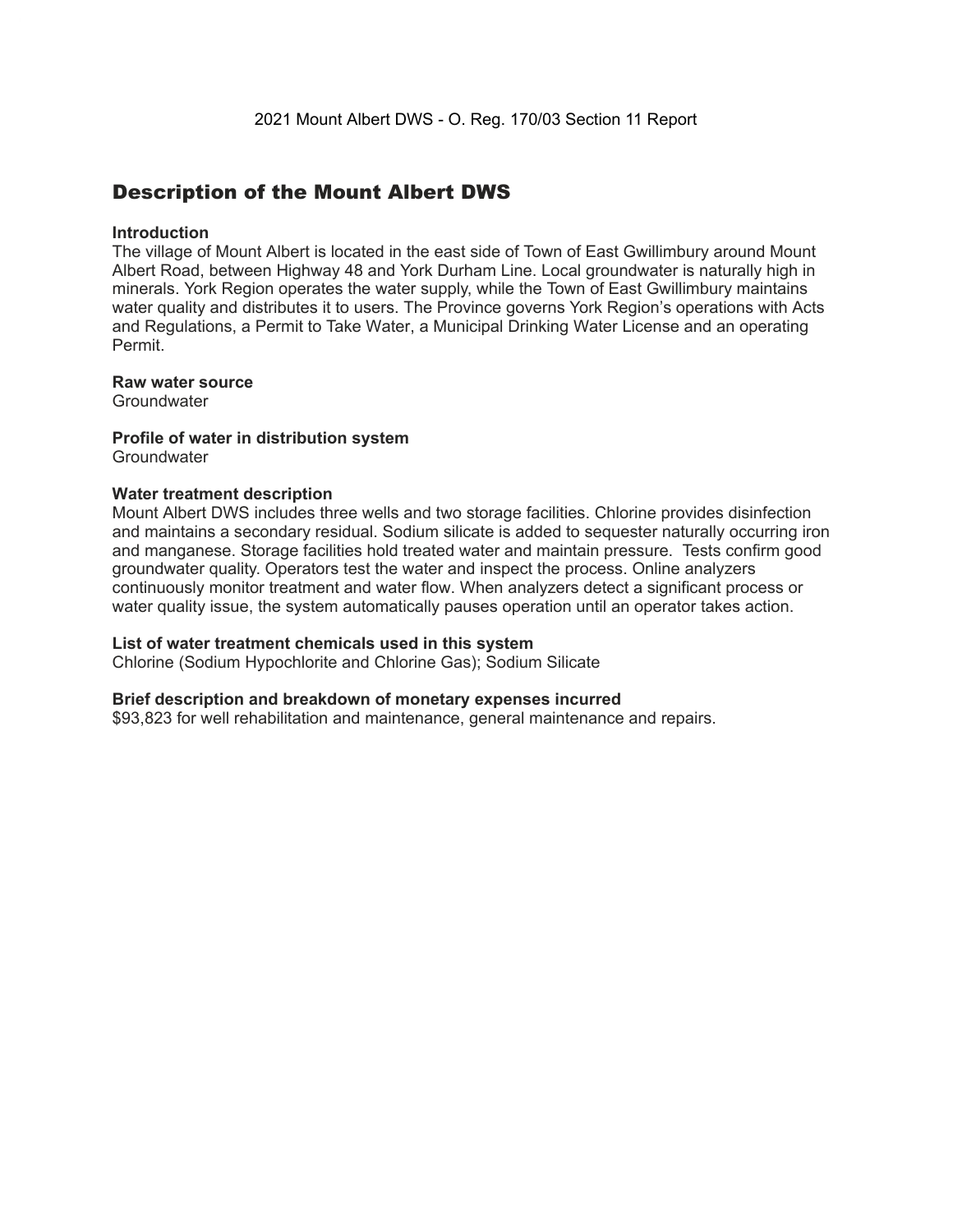2021 Mount Albert DWS - O. Reg. 170/03 Section 11 Report

### **Notices submitted under Section 18(1) of the** *Safe Drinking Water Act* **or Section 16-4 of O. Reg. 170/03 and reported to MECP Spills Action Centre**

 $\frac{N}{2}$  Not Applicable  $\frac{N}{2}$ Intentionally blank. No notices were submitted for this report period.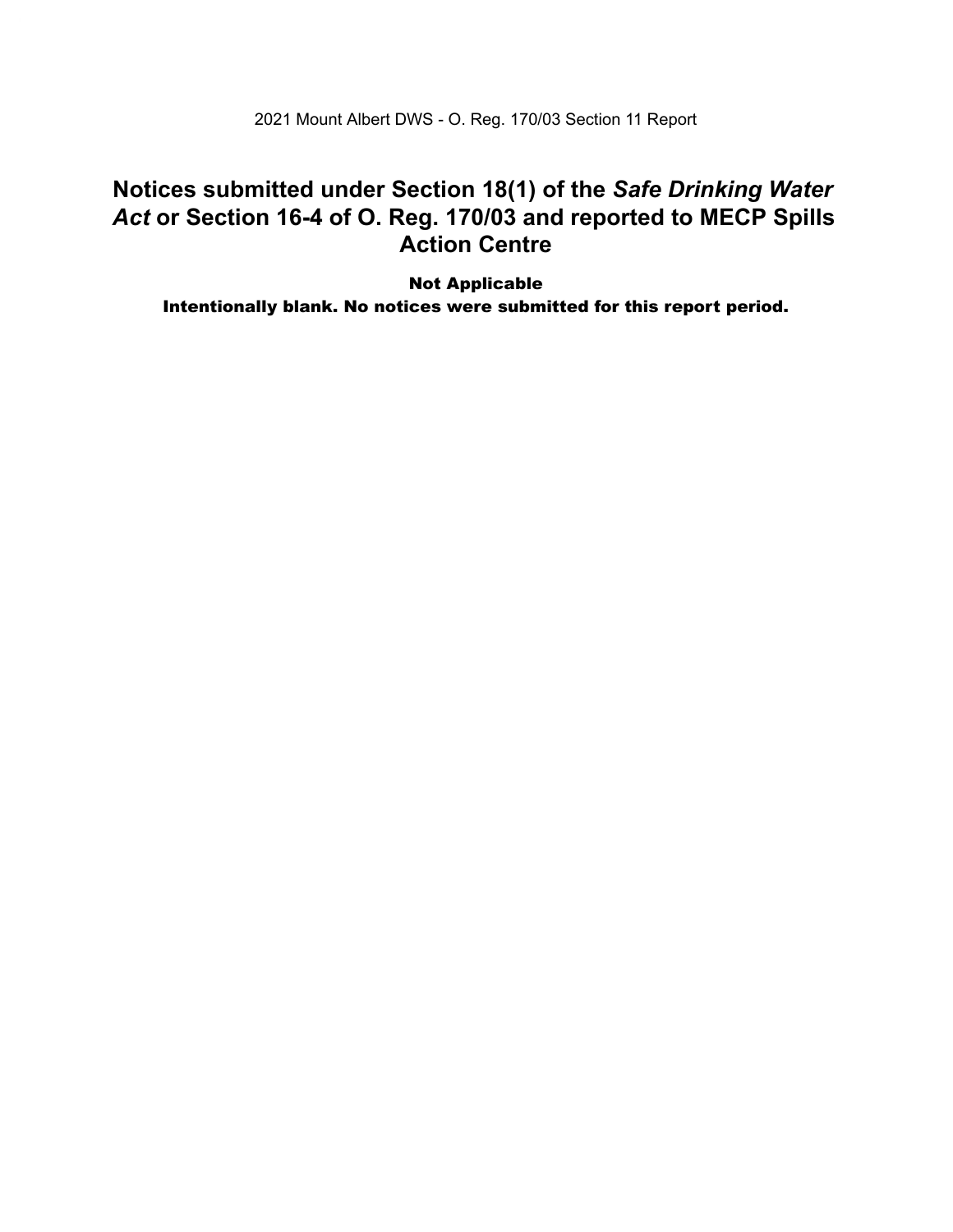2021 Mount Albert DWS - O. Reg. 170/03 Section 11 Report

## Microbiological testing completed under Schedule 10 of O. Reg. 170/03

For additional distribution samples collected under Schedule 10, refer to the local municipality.

| <b>Test Parameter</b>        | <b>Sample Source</b> | <b>Count of Samples</b> | <b>Count of Presence</b> |
|------------------------------|----------------------|-------------------------|--------------------------|
| E. Coli                      | Raw                  | 128                     | 0                        |
|                              | Treated              | 104                     | 0                        |
| Heterotrophic Plate<br>Count | Treated              | 104                     | 32                       |
| <b>Total Coliforms</b>       | Raw                  | 128                     | $\Omega$                 |
|                              | Treated              | 104                     | 0                        |

## Operational testing completed under Schedule 7 of O. Reg. 170/03 during this reporting period

| <b>Test Parameter</b> | <b>Test Unit</b> | No. of<br>Samples <sup>1</sup> | <b>Average</b> | <b>Minimum</b> | <b>Maximum</b> |
|-----------------------|------------------|--------------------------------|----------------|----------------|----------------|
| <b>Free Chlorine</b>  | mg/L             | 8.760                          | 1.60           | 0.00           | 3.77           |
| Turbidity (Treated)   | NTU              | 8,760                          | 0.07           | 0.03           | 4.22           |

<sup>1</sup> 8,760 is used as the number of samples for continuous analyzers.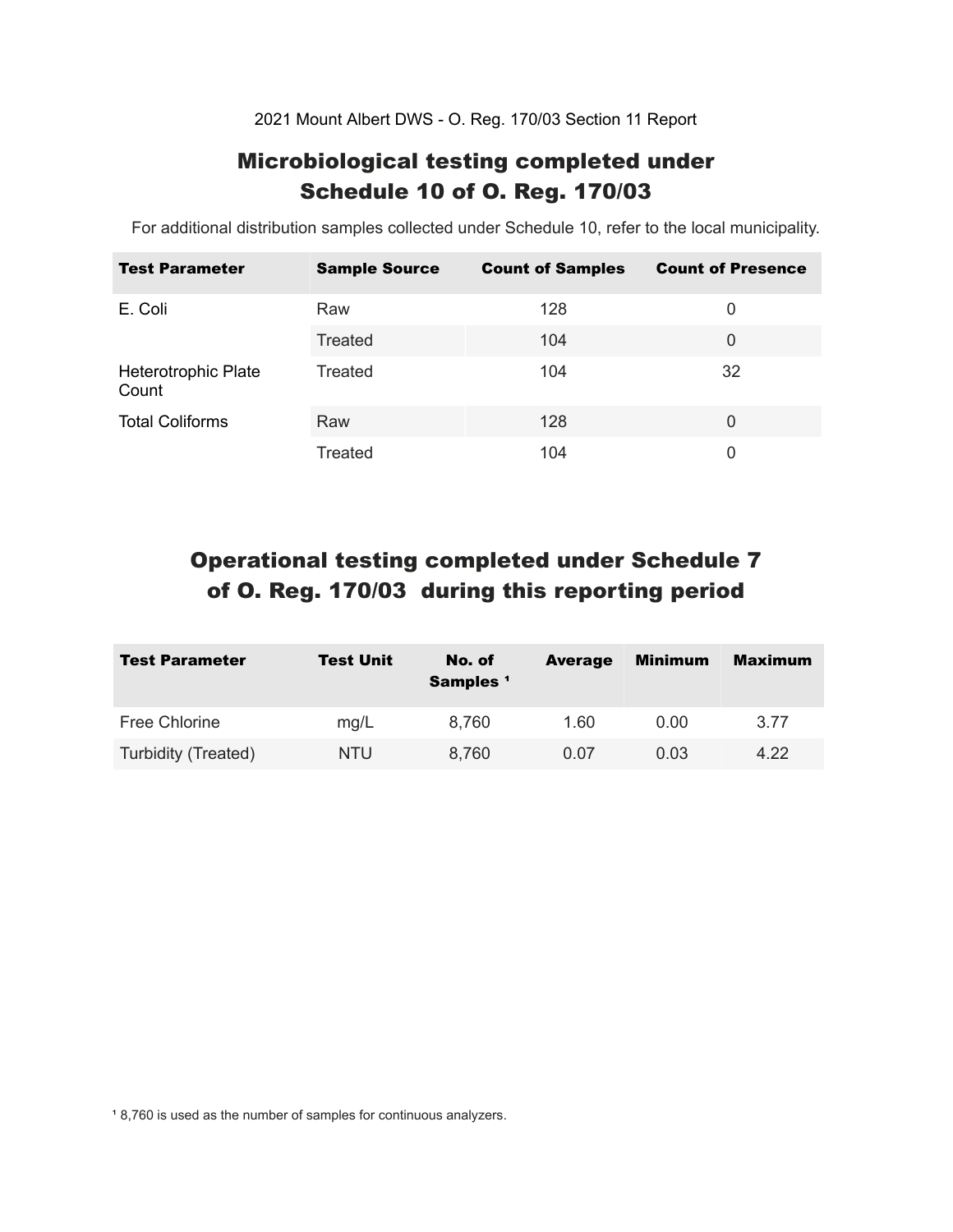## Summary of testing pursuant to Schedule 13 of O. Reg. 170/03 and sampling carried out in accordance with the requirement of an approval, order or other legal instrument

 Values with a less than sign ("<") indicate that the test result is below the method detection limit from the accredited laboratory (i.e. non-detect). Average results include values which were returned as non-detect (i.e. the "<" is omitted) and are rounded to three decimals. For a complete set of results, see the open dataset available at york.ca/drinkingwater.

| Test Parameter <sup>23</sup> | <b>Test Unit</b> | No. of<br>Samples <sup>1</sup> | <b>Average</b> | <b>Minimum</b> | <b>Maximum</b> |
|------------------------------|------------------|--------------------------------|----------------|----------------|----------------|
| Fluoride                     | mg/L             | 12                             | 0.055          | < 0.05         | 0.06           |
| Haloacetic Acids             | ug/L             | $\overline{4}$                 | 8.000          | <8             | <8             |
| <b>Nitrate</b>               | mg/L             | 12                             | 2.196          | < 0.50         | 3.90           |
| <b>Nitrite</b>               | mg/L             | 12                             | 0.050          | < 0.05         | < 0.05         |
| Sodium                       | mg/L             | 3                              | 12.075         | 10.60          | 14.30          |
| Trihalomethanes              | ug/L             | 6                              | 18.625         | 1.20           | 26             |

 \*Lead testing under Schedule 15.1 is conducted by the local municipality - refer to local municipality reports for results. York Region occasionally collects samples tested for lead for non-regulatory research purposes.

<sup>1</sup>8,760 is used as the number of samples for continuous analyzers.

 $\mathrm{^2}$  The Average for Haloacetic Acids and Trihalomethanes is calculated as the running annual average of quarterly results in accordance with O. Reg 170/03. The Minimum and Maximum values reflect individual test results.

<sup>3</sup> Where sampling for 'N-Nitrosodimethylamine (NDMA)' is required, locations were selected to represent the farthest points in the distribution system. For York DWS and sub-systems, representative sample locations were selected from across the interconnected sub-systems, therefore not all sub-systems were chosen for NDMA sampling.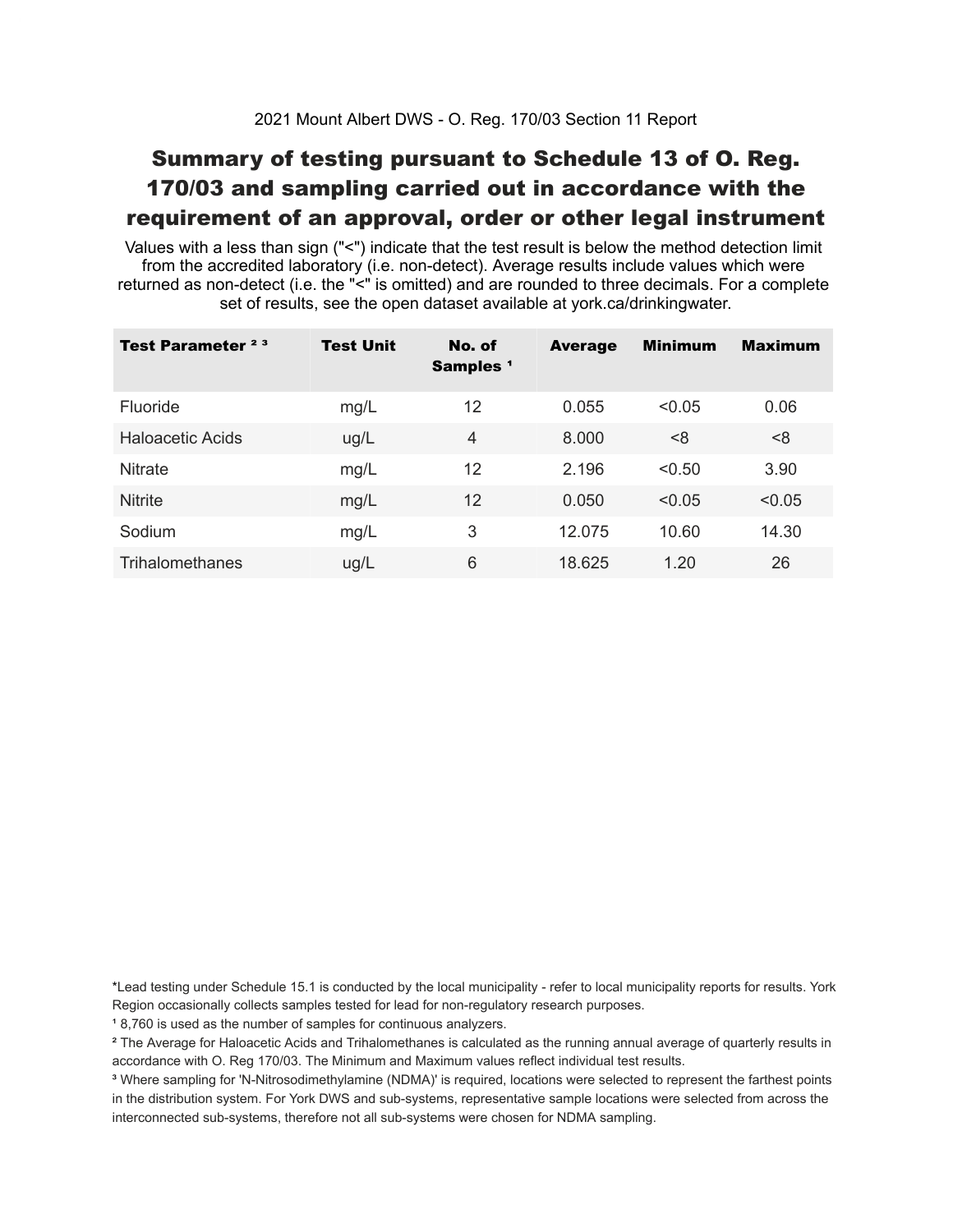## Organic and inorganic parameter(s), from Schedule 23 and 24, that exceeded half the standard prescribed in Schedule 2 of O. Reg. 169/03 Ontario Drinking Water Quality Standards

 Intentionally blank. There were no applicable test results. Not Applicable

### Summary of inorganic parameters tested pursuant to Schedule 23 of O. Reg. 170/03

 Values with a less than sign ("<") indicate that the test result is below the method detection limit from the accredited laboratory (i.e. non-detect). Average results include values which were returned as non-detect and are rounded to four decimals. For a complete set of results, see the open dataset available at york.ca/drinkingwater.

| <b>Test Parameter</b> | <b>Test Unit</b> | No. of<br><b>Samples</b> | <b>Average</b> | <b>Minimum</b> | <b>Maximum</b> | <b>ODWS</b><br>Limit |
|-----------------------|------------------|--------------------------|----------------|----------------|----------------|----------------------|
| Antimony              | mg/L             | 3                        | 0.0005         | < 0.0005       | < 0.0005       | 0.0060               |
| Arsenic               | mg/L             | 3                        | 0.0005         | < 0.0005       | < 0.0005       | 0.01                 |
| <b>Barium</b>         | mg/L             | 3                        | 0.0545         | 0.0485         | 0.0620         | 1                    |
| <b>Boron</b>          | mg/L             | 3                        | 0.0089         | 0.0086         | 0.0091         | 5                    |
| Cadmium               | mg/L             | 3                        | 0.0005         | < 0.0005       | < 0.0005       | 0.0050               |
| Chromium              | mg/L             | 3                        | 0.0005         | < 0.0005       | < 0.0005       | 0.05                 |
| Mercury               | ug/L             | 3                        | 0.0500         | < 0.05         | < 0.05         | 1                    |
| Selenium              | mg/L             | 3                        | 0.0005         | < 0.0005       | < 0.0005       | 0.05                 |
| Uranium               | mg/L             | 3                        | 0.0037         | < 0.0005       | 0.0063         | 0.02                 |